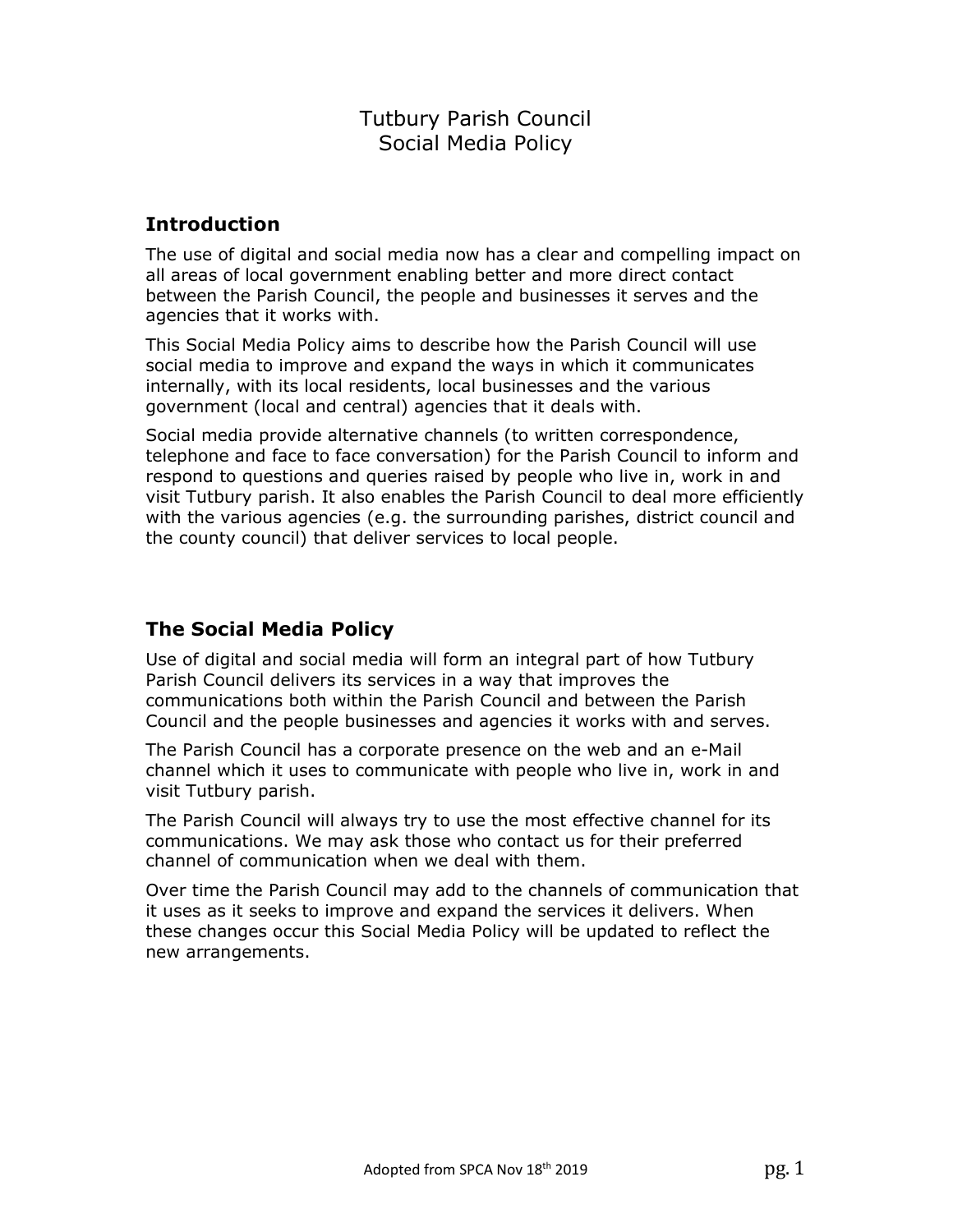## Our rules and expectation

Most online communities have their own rules and guidelines, which we will always abide by.

We promise that any communications (this includes all content on the Parish Council's web site) from the Parish Council will meet the following criteria:

• be civil, tasteful and relevant;

• not contain content that is unlawful, libellous, harassing, defamatory, abusive, threatening, harmful, obscene, profane, sexually oriented or racially offensive;

• not contain content copied from elsewhere, for which we do not own the copyright;

• not contain any personal information, other than necessary basic contact details;

• will be moderated by either the Chair of the Parish Council or the Clerk to the Parish Council.

• social media will not be used for the dissemination of any political advertising

Equally, we expect any communications to the Parish Council to meet the following criteria:

• be civil, tasteful and relevant;

• not contain content that is unlawful, libellous, harassing, defamatory, abusive, threatening, harmful, obscene, profane, sexually oriented or racially offensive;

• not contain content copied from elsewhere, for which the enquirer does not own the copyright;

• not sending large volumes of the same message (also called "spamming");

• not to contain anyone's personal information, other than necessary basic contact details;

### Channels and responsibilities

#### Parish Council website

Our web site is hosted by GoDaddy and is normally continuously available.

The Parish Council will maintain one web site

http://tutburyparishcouncil.co.uk

The Clerk to the Parish Council is responsible for publishing content to the web site.

The Chair of the Parish Council is responsible for approving content on the web site prior to its publication.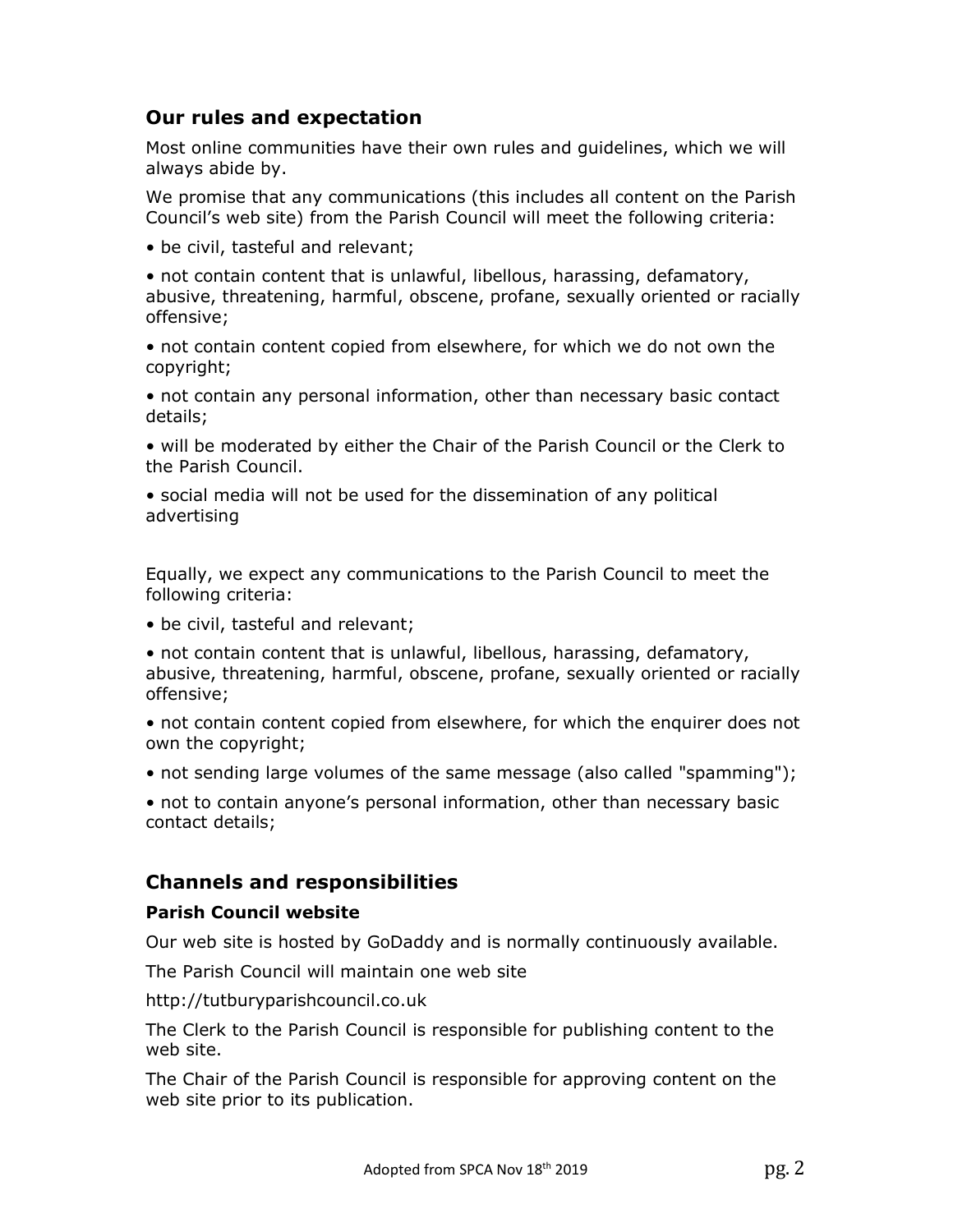Where the Chair of the Parish Council is unavailable the Vice Chair of the Parish Council will deputise.

Where necessary, we may direct those contacting us to our website to see the required information, or we may forward their question to one of our Parish Councillors for consideration and response.

We may not respond to every comment we receive particularly if we are experiencing a heavy workload.

The Parish Council may, at its discretion, allow and enable approved local groups to have and maintain a presence on its website for the purpose of presenting information about the group's activities. The local group would be responsible for maintaining the content and ensuring that it meets the Parish Council's "rules and expectation" (see previous page) for the web site. The Parish Council reserves the right to remove any or all of a local group's information from the web site if it feels that content does not meet the Parish Council's "rules and expectation" for its web site.

Where content on the web site is maintained by a local group it should be clearly marked that such content is not the direct responsibility of the Parish Council.

#### Parish Council e-Mail channel

Our e-Mail account is monitored mainly during office hours, Monday to Friday, and we aim to reply to all questions sent as soon as we can and within 5 working days.

The Parish Council will maintain one e-Mail address, currently it is,

clerk@tutbury.staffslc.gov.uk

The Clerk to the Parish Council is responsible for dealing with e-Mail received and passing it on to the relevant Councillor or external agency to deal with.

The recognised procedure for the sending of e-Mails from the Parish Council to local residents, businesses and organisations is that they will be sent by the Clerk to the Parish Council. Where parish councillors need to communicate with local residents, businesses and organisations they should, preferably, keep to the recognised procedure by sending their e-Mail to the Clerk to the Parish Council. Where for reasons of expediency this is not practical the e-Mail concerned must be copied to the Clerk to the Parish Council.

This procedure was adopted to ensure that a complete and proper record of all correspondence is kept.